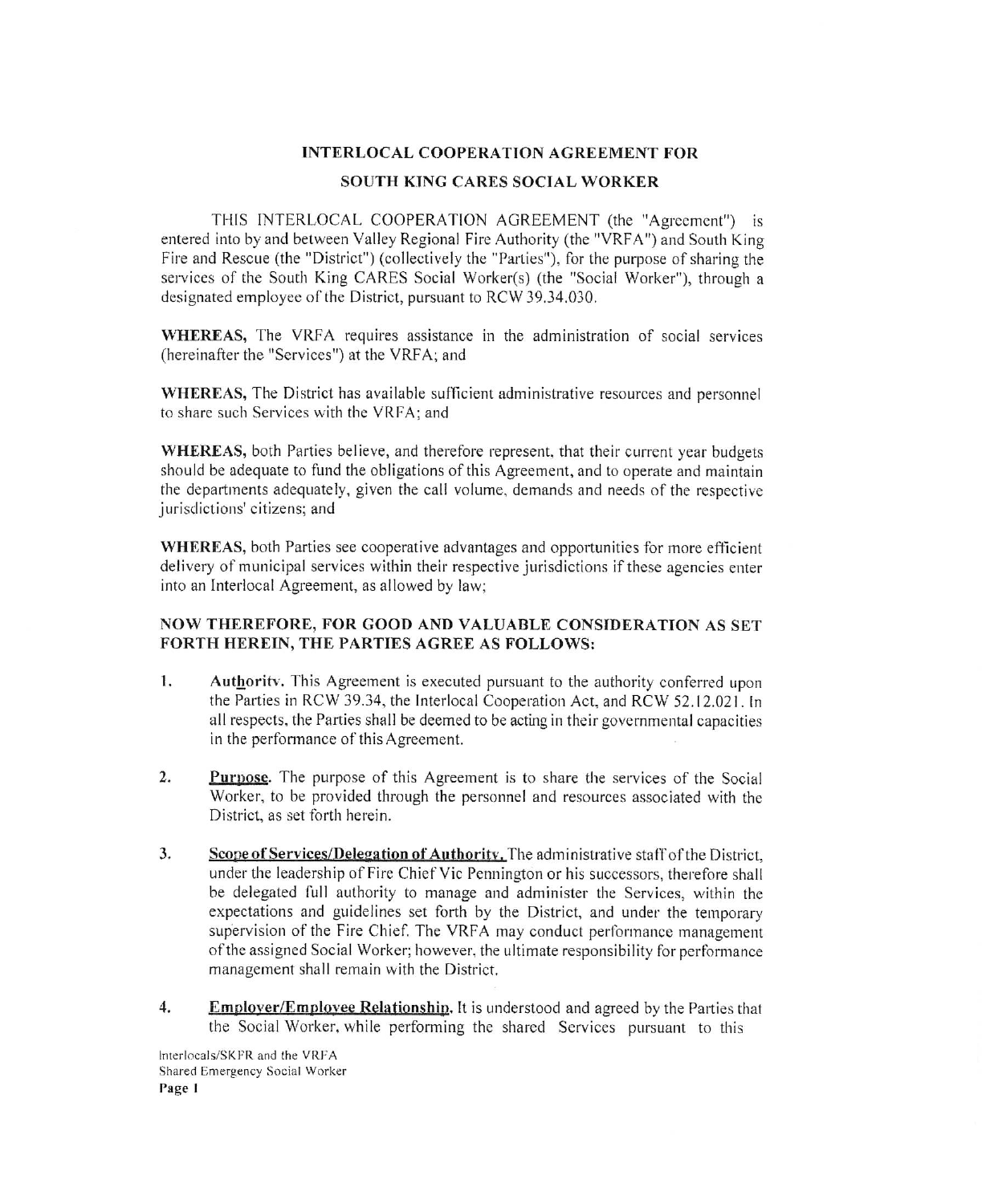Agreement, shall be and remain an employee of the District during the term ofthis Agreement. Said Social Worker shall not be deemed an employee(s) of the VRFA, although he or she may operate under the temporary supervision or control of the VRFA. Operational supervision over said Social Worker shall only be exercised by the VRFA when such person(s) is performing the Services for the VRFA; the Social Worker will continue to be entitled to any applicable wages and benefits during the term of this Agreement. Nothing contained in this Agreement shall create the relationship of master and servant or employer and employee, as between the VRFA and the Social Worker. Additionally, no Social Worker shall be considered to be an independent contractor, but rather shall be a continuing employee(s) of the District.

- **5. Details of Services.** The Administrator and the District Fire Chief shall prepare a written list of expectations or performance guidelines to provide to the Social Worker performing the Services.
- **6. Term of Agreement.** This Agreement shall be effective immediately upon execution-ratification and signature by both Parties-and shall continue in full force and effect for a term of twelve (12) months from execution, unless terminated by either party, upon ninety (90) days' written notice. Before the end of the term, the Parties may negotiate a successor Interlocal Agreement.
- **7. Compensation.** The District shall determine the Social Workers total cost of compensation and provide it to the VRFA for budget and planning purposes. The VRFA shall be made of aware of any changes in wages, benefits or overtimecosts in advance of those changes.
- **8. Consideration.** As consideration for the services enumerated herein, and during the term or extended term of this Agreement, the VRFA agrees to pay to the District one-half (50%) of the wage, benefit and overtime cost of the Social Worker. The District will invoice the VRFA their share of reimbursement costs monthly or quarterly.
- **9. Limited Purchasing Authority.** The District shall supply necessary materials and equipment including, but not limited to, computers and hardware, in order to properly perform the Services specified at Article 5 in this Agreement. The District may request reimbursement for other materials or equipment. If such reimbursement is to be requested, the District shall first notify the VRFA, which shall on its approval, reimburse the District for up to one-half (50%) of the total, as authorized by the VRFA. The District shall be reimbursed no more than the amount specified on any invoice submitted to the VRFA for payment. The VRFA shall remit payment to the District no later than 30 days after the receipt of an invoice from the District. Any item purchased pursuant to this Agreement by the District on behalf of the VRFA shall become the property of the VRFA, after full payment is made to the District in accordance with any submitted invoice. The District shall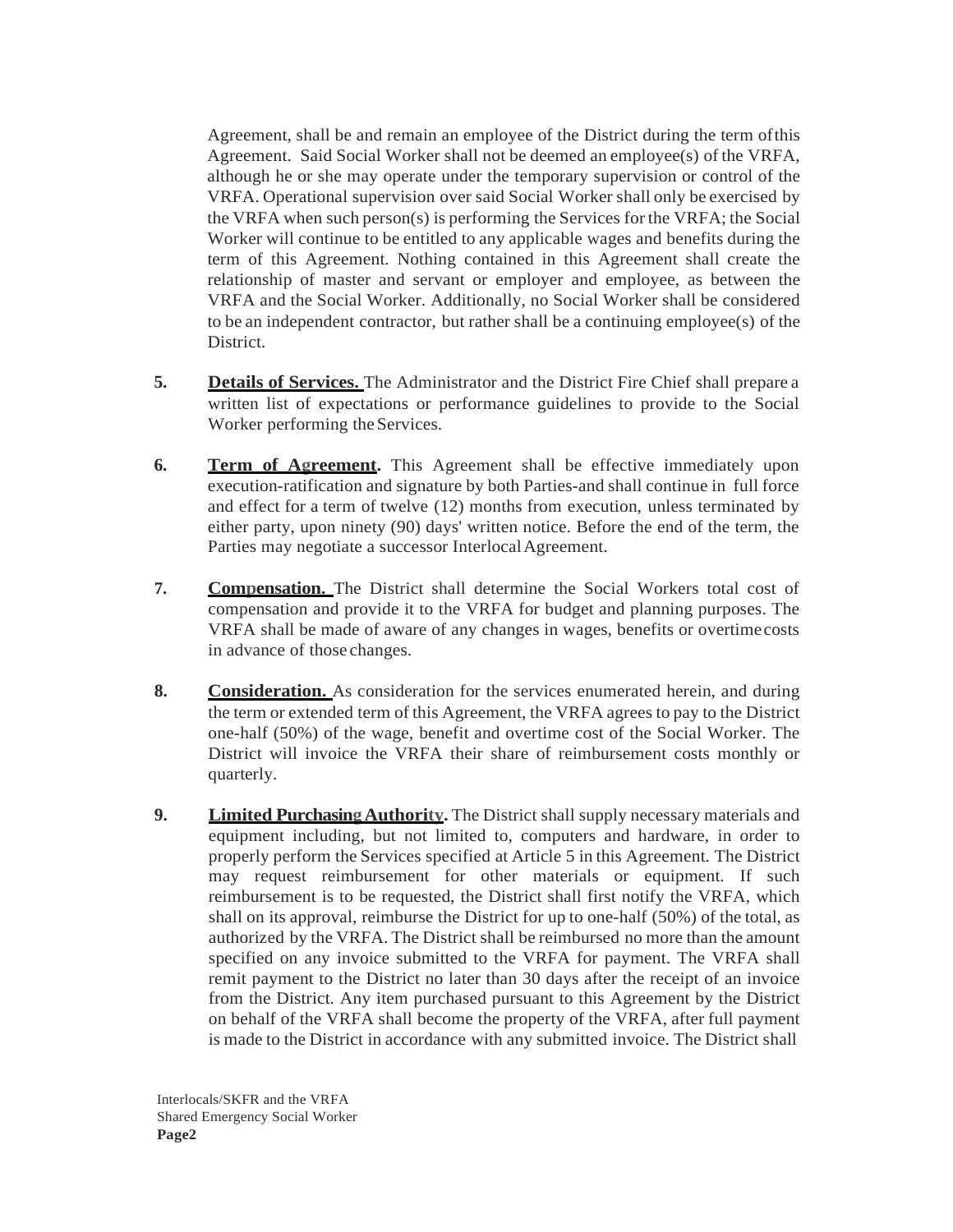comply with RCW 52.14.110 and all applicable bid laws when making purchases pursuant to this Agreement.

- 10. **Integrated Agreement.** This Agreement is the full and complete understanding of the Parties and there are no other Agreements, either verbal or written, which would alter the terms of this Agreement. The Agreement may be modified or amended only by supplemental written Agreement hereafter negotiated by the Parties.
- 11. No Third Party Beneficiary. The provisions of this Agreement are not intended to create any third-party beneficiary contract rights, and therefore none should be deemed created by this Agreement. The Agreement between the Parties is only intended to create rights and/or obligations as between the signatory Parties.
- 12. Governing Law. This Agreement is entered into and shall be governed by the law of the State of Washington. In the event of a dispute that has completed arbitration or been held ineligible for arbitration, the venue shall lie in Pierce County, Washington.
- 13. **Arbitration of Disputes.** It is the intent of all Parties to this Agreement that disputes, if any, between any of the Parties hereto shall be resolved as informally and amicably as possible by settlement, without the assistance of any outside professionals in dispute resolution. However, if such conciliation fails, the Parties agree that mediation may be used. If the Parties are unable to resolve the dispute through mediation, then an arbitrator shall be selected through the auspices of the American Arbitration Association, or any such entity providing arbitrators as the Parties may agree upon. The arbitration shall proceed, however, with a single arbitrator and with the Parties sharing the costs proportionately, depending upon how many of the Parties are involved in the dispute. Only if arbitration is unsuccessful or declared by a court to be inapplicable to the dispute shall the Parties proceed to Superior Court.
- 14. Hold Harmless/Indemnification. Both of the Parties which are signatories hereto. by executing this Agreement, are deemed to hold harmless and indemnify the other Party for any negligence, errors or omissions of the indemnifying party. The indemnification and hold harmless is mutual with respect to any of the negligence. errors and omissions of either party, with respect to their own negligence, errors and omissions. Each party, therefore, remains solely liable for their own sole negligence, errors or omissions. Such indemnification extends not only to the actual party, but all employees, agents and volunteers acting on their behalf. The respective Parties to the Agreement are not deemed to be agents of each other for purposes of this Agreement.
- 15. Waiver of Breach. The failure of any party to this Agreement to insist upon strict performance of any of the covenants contained in this Agreement, or to exercise any option or right conferred by this Agreement, in any one or more instances, shall not be construed to be a waiver or relinquishment of any such option or right or of any other covenants or Agreements which shall all be and remain in full force and effect.